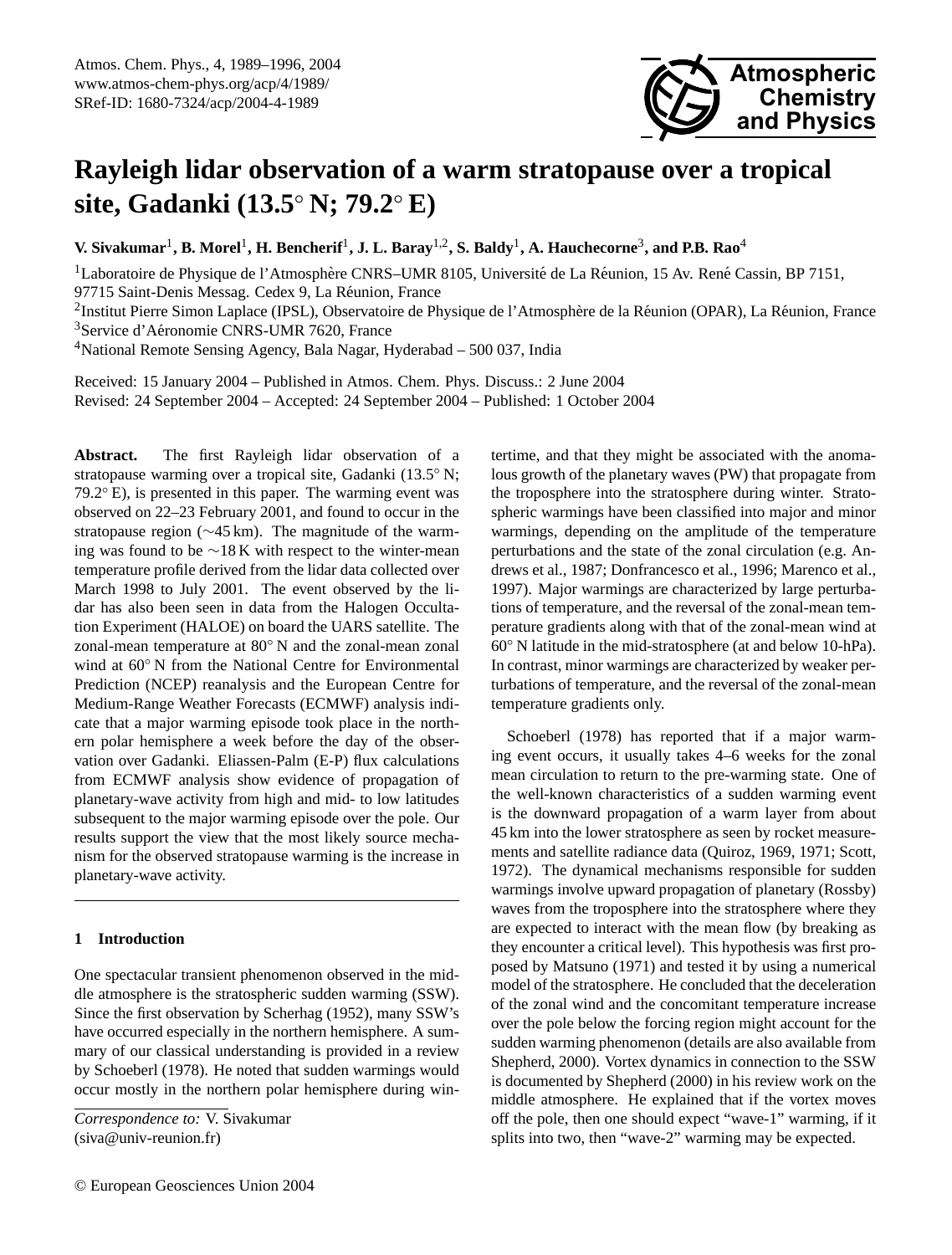

night of 22–23 February 2001, along with the lidar mean tempera-  $\frac{3}{5}$  Result ture profile for winter months. **Fig. 1.** Lidar, HALOE and ECMWF temperature profiles for the

In recent years, stratospheric warmings have been observed at mid- (Hauchecorne and Chanin, 1983) and high latitudes (Whiteway and Carswell, 1994; Donfrancesco et al., 1996; Whiteway et al., 1997; Duck et al., 1998; Walterscheid et al., 2000) using lidar measurements. The cause of such warmings has been interpreted either in terms of gravitywave (GW) activity (Whiteway and Carswell, 1994; Whiteway et al., 1997), PW activity (Hauchecorne and Chanin, 1983; Marenco et al., 1997) or formation of vortex core and PW breaking (Schoeberl, 1978; Labitzke, 1981; Duck et al., 1998; Walterscheid et al., 2000). Finally, SSW events include coolings of a few degrees in the mesosphere (Schoeberl, 1978; Appu, 1984; Delisi and Dunkerton, 1988; Duck et al., 1998; Walterscheid et al., 2000).

Besides lidar measurements, satellite and rocket measurements have also been used to report on SSW events (Appu, 1984; Dunkerton et al., 1988; Dunkerton and Delisi, 1986; Delisi and Dunkerton, 1988; Randel, 1993). Using 35 years of satellite data, Dunkerton et al. (1988) found that the occurrence of major SSW events depends on the Quasi-Biennial Oscillation (QBO) phase. In particular, they showed that major SSWs occur only when the QBO blows westerly.

Here we describe, using ground-based lidar measurements from the tropical station of Gadanki (13.5 $\degree$  N; 79.2 $\degree$  E), a warming event observed at the stratopause layer on 22–23 February 2001. The observed event is discussed in terms of PW and GW activities. To support our observation, we also present data from the Halogen Occultation Experiment (HALOE) on board the UARS satellite. Since there have not been any reports of warmings, we believe that our result is the first of its kind as reported from a tropical station using ground-based lidar measurements.

### **2 Data and Analysis**

The lidar data presented in this paper have been collected at the National MST Radar Facility (NMRF), Gadanki (13.8◦ N, 79.2◦ E), during the night of 22–23 February 2001 with measurements performed continuously from 20:00 to 02:00 LST. Using the photon count profiles from the lidar data and a model atmosphere (MSISE-90), temperature profiles have been derived for the height range of 30–90 km following the method of analysis given by Hauchecorne and Chanin (1980). Further details on the system and data analysis can be found in Sivakumar et al. (2001, 2003).

In addition, we use the UARS-HALOE satellite data for comparison, along with NCEP and ECMWF data to interpret the warming event.

#### **3 Result**

#### **Lidar and satellite observations**

15 (4 K at 70 km, 3 K at 60 km, 1–2 K at 50 km, ∼1 K at 40 km The lidar temperature profile for the night of 22–23 February 2001 is shown in Fig. 1 (red solid line) along with the standard deviation (red horizontal bars). For comparison, the winter-monthly (Nov, Dec, Jan and Feb.) mean temperature profile derived from the lidar data collected over Gadanki from March 1998 to July 2001 (Sivakumar et al., 2003) is also displayed (blue solid line). The lidar profile for the night of 22–23 February 2001 clearly shows temperature increase in the stratopause region up to a maximum value of 283 K around 45 km. The magnitude of the warming is found to be ten times larger than the standard deviation and less than  $1 K$  at  $30 km$ . Additionally, the HALOE temperature profile measured on the same day over the closest location (10.46◦ N; 73.31◦ E), has been included in Fig. 1 (dashed line). Agreement between lidar and satellite temperature profiles is generally good. The amplitude of the HALOE temperature maximum (281 K) during the warming event is close to that of the lidar, confirming the accuracy of the event. Small differences between the lidar and HALOE profiles exists, these are due to the poorer height resolution of the HALOE measurement (3.7 km) in comparison with that of the lidar (0.3 km) and to the observational time difference between HALOE (at sunset) and lidar (night time) measurements. The lidar observation also shows a lowering of stratopause height by 4 to 5 km with respect to the mean stratopause height (∼49 km) calculated for February months (Sivakumar et al., 2003). Finally, associated with the stratospheric warming event, the upper mesosphere region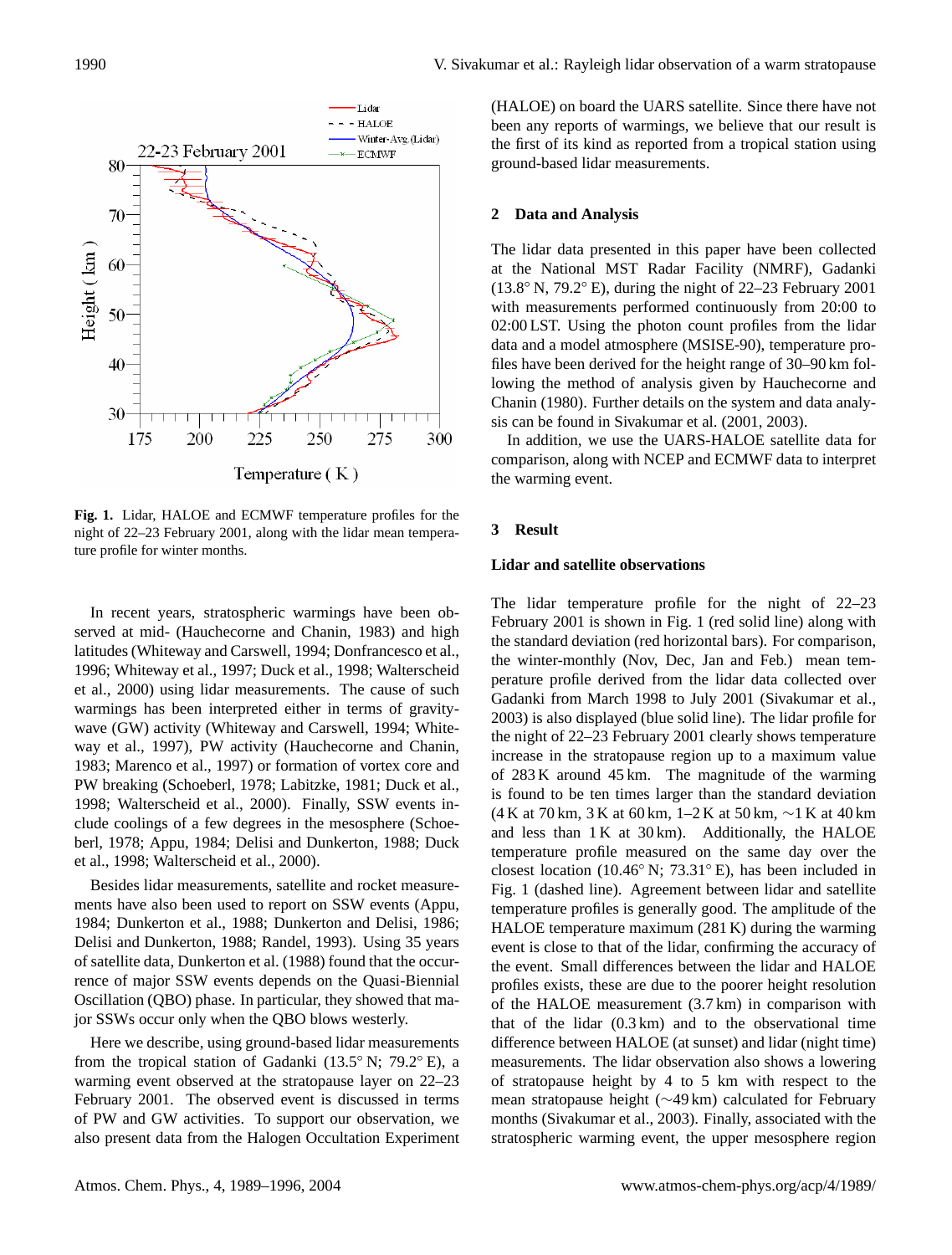(∼70–80 km), exhibits a cooling of ∼10–12 K with respect to the mean profile, in accordance with results reported in other studies (e.g. Appu, 1984; Delisi and Dunkerton, 1988; Duck et al., 1998; Walterscheid et al., 2000).

Figure 2 gives estimates of the magnitude of the warming observed over Gadanki. These have been obtained by subtracting successively from the 22–23 February profile, temperature values recorded a week before (14–15 Feb.) and a week after (28 Feb.–1 March), and climatological temperature values derived from lidar and HALOE measurements. In the stratopause region, the amplitude of the warming is found to be about ∼18 K with respect to the lidar-derived mean temperature profiles, and ∼15–16 K for the rest of the cases. It appears that the order of magnitude of the stratopause warming observed over Gadanki is smaller than what has been reported for mid- and high latitudes in the northern hemisphere (about 30 K) (Hauchecorne and Chanin, 1983; Whiteway and Carswell, 1994; Whiteway et al., 1997; Duck et al., 1998). Moreover, both the lidar and ECMWF data present a maximum on 22–23 February 2001 as observed from the time evolution of the daily temperature values at the stratopause during the January-February-March period (figure not shown).

#### **4 Discussion**

One dynamical feature in the lidar temperature profile presented in Fig. 1 is the wave-like structure oscillating around an average profile with amplitude increasing with height. Two systems of waves are most likely responsible for this wave-like structure: planetary waves (PW) and gravity waves (GW).

GW are known to have a profound effect on the thermal and dynamical structure of the middle atmosphere. GW propagating upward from the lower atmosphere grow in response to the decreasing background atmospheric density. When they approach critical levels or when they induce convective instability, they are dissipated, and their associated momentum is deposited into the flow. This process is responsible for the phenomenon known as the mesospheric temperature inversion (Hauchecorne et al., 1987; Leblanc et al., 1995). However, Ratnam et al. (2003) reporting on mesospheric temperature inversions using 40 months of NMRF-lidar observations over Gadanki, have shown that mesospheric temperature inversions at this latitude occur in the height range of 70–80 km, with larger perturbations during summer than winter. Moreover, estimates of the GW potential energy during the lidar measurement period studied here, show an increase in GW potential energy in the stratopause region up to about  $135 \text{ J kg}^{-1}$  at the stratopause height (figure not shown). This increase is however not sufficient to explain a temperature rise of 16–18 K as that observed during the event (Sivakumar et al., 2001). In addition, a comprehensive study of the middle atmospheric



 $P$ efore and a week after, and lidar and HALOE winter-mean profiles. The HALOE climatological profile has been computed by compiling all the winter data recorded from 1998 to 2002, within a range of  $\pm 5^\circ$  in latitude and  $\pm 10^\circ$  in longitude with regards to the lidar position (13.5<sup>°</sup> N; 79.2<sup>°</sup> E). **Fig. 2.** Temperature differences between the 22–23 February lidarmeasured temperature profile, and lidar profiles measured a week

gravity wave activity has shown the wave activity to be maximum during winter for high latitudes and during equinoctial periods for low latitudes (Fritts, 1984). Finally, Garcia and Boville (1994) have noted that the role of GW may not be as significant in the northern polar vortex as in the southern polar vortex. Thus, there should be another dynamical source, the PW activity, which may be responsible for the observed warming. This is further explored in the following sub-section.

#### **PW drive: NCEP reanalyses and ECMWF analyses**

Information about the evolution of the stratospheric state at the time of the lidar observation is provided by the NCEP and ECMWF data. NCEP and ECMWF data are used on a  $2.5° \times 2.5°$  grid from 1000 to 10 hPa (15 levels) and from 1013.25 to 0.20 hPa (60 levels), respectively. As shown in Fig. 1, the stratopause-warming event can also be seen in the ECMWF data derived for the location and the date of the lidar sounding. The temperature maximum value is found to be close to that observed by the lidar, although located at a higher altitude. The altitude difference may be attributed to the poor vertical resolution of satellite radiances assimilated in ECMWF around the stratopause.

Figures 3a and b show respectively the NCEP zonal-mean temperature at 80◦ N and the zonal-mean zonal wind at 60◦ N at three different pressure levels: 50, 30 and 10 hPa, for the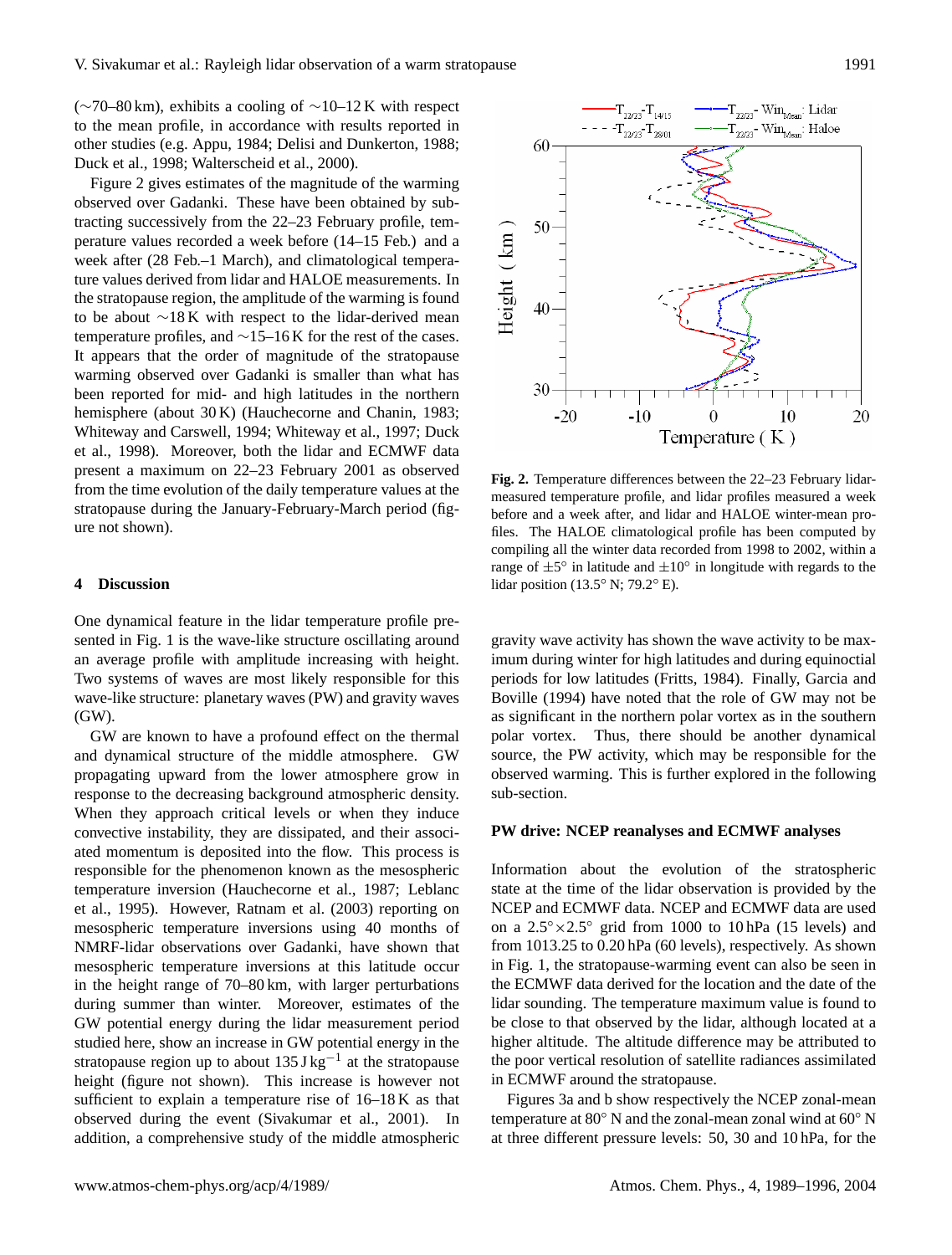

**Fig. 3.** Variations of (a) the zonal-mean temperature at  $80^\circ$  N and  $\overrightarrow{err}$  $\frac{m}{\sqrt{2}}$  be zonal mean zonal wind at  $\frac{600 \text{ N}}{\pi}$  from 1 July 2000 through **(b)** the zonal-mean zonal wind at  $60°$  N, from 1 July 2000 through twi 30 June 2001 at 3 different pressure levels in the stratosphere: 50, 30 and 10 hPa, derived from NCEP data. The vertical dotted lines indicate the day of the lidar sounding.

period extending from 1 July 2000 to 30 June 2001. Examination of Fig. 3a indicates that a minor stratospheric warming occurred during the second half of January 2001 over the polar region, turning into a major warming in mid-February with the reversal of the zonal wind (Fig. 3b). The stratosphere then returned slowly to winter conditions although the circulation remained disturbed up to the beginning of March, so that the time interval for the event was approximately 45 days. It can be seen on Fig. 3, that the warming event observed in the lidar sounding over Gadanki (vertical dotted lines) appears to occur shortly after the peak of temperature and circulation anomalies over the polar region.

Planetary waves (PW) are known to be responsible for bringing about the large mean-flow changes observed during sudden warmings. To gain deeper insights into the dynamical processes occurring during the warming event of February 2001, we use isentropic maps of Ertel's potential vorticity (PV). This approach has been used elsewhere (e.g. McIntyre and Palmer, 1983; Dunkerton and Delisi, 1986) to discuss the dynamics of sudden warming events in connection with breaking planetary waves (PW). In fact, using Nimbus-7 Limb Infrared Monitor of the Stratosphere (LIMS), Dunkerton and Delisi (1986) have studied the time evolution of PV in the winter stratosphere of January–February 1979, and suggested that the temporal evolution of the size, shape and orientation of the main circumpolar vortex would be revealed very clearly by the potential vorticity field. The size of the vortex determines the range of latitudes over which planetary and Rossby waves are able to propagate.

 $\nabla$ .**F**, which are expressed in spherical geometry as: Figures 4a and b show PV maps for the 1900-K isentropic surface representing the stratopause region, calculated from the ECMWF reanalysis. The PV map obtained on 15 February, i.e. a week before the stratopause warming over Gadanki, is principally characterized by a tropical air mass (low PV) excursion northward toward the polar region, and with a longitudinal extension from 0◦ to 100◦ E (see Fig. 4a). The lidar site, indicated on the PV maps by the symbol "Ga", appears on Fig. 4a nearly under the zero-PV zone. From examination of the PV map obtained on 22 February, one can notice a "tongue" of high-PV emanating from polar latitudes and extending westward and equatorward (see Fig. 4b). Meanwhile, it is also evident from the PV-field that the air-mass "intrusion" originates from the southern tropical zone (low and negative PV) and has moved northward and eastward, with an extension up to 30 $\degree$  N and from  $\approx$ 20 $\degree$  W to  $\approx$ 70 $\degree$  E. Those PV maps thus give evidence of some horizontal exchange between the tropics and high-latitudes that has led to the formation on the 1900-K level of a large surf zone covering the lidar site, in which PV contours seem irreversibly twisted (see Fig. 4b), suggesting a process of PW drive and its breaking. Further diagnostics of the planetary-wave activity and possible breaking-wave regimes are provided by the Eliassen-Palm (EP) flux  $\vec{F}$  and the divergence of the EP flux

$$
\mathbf{F} = \left\{ f_{(\phi)}, F_{(z)} \right\} = \left\{ -\rho_0 a \cos \phi \left( \overline{v'u'} \right), f\rho_0 a \cos \phi \left( \overline{\frac{v'\theta'}{\theta_z}} \right) \right\}
$$
  

$$
\nabla. \mathbf{F} = \frac{1}{a \cos \phi} \left( F_{(\phi)} \cos \phi \right)_{\phi} + \left( F_{(z)} \right)_{z} . \tag{1}
$$

Where, the overbars and primes denote zonal means and deviations there from, with all other symbols being as in Andrews et al. (1987).

The orientation of the EP flux vector indicates the direction of PW propagation (Kanzawa, 1984; Dunkerton and Delisi, 1986; Delisi and Dunkerton, 1988). Planetary wave activity in the mid-latitudes generally propagates from the winter troposphere up into the stratosphere and toward the equator. PW breaking can be recognized by the convergence of the EP vectors  $(\nabla \cdot \vec{F} < 0)$ . Figures 5a, b and c are displayed latitude-altitude cross-sections of the EP flux (arrows) for several days nearby the lidar sounding. Wave fluxes in the vector's formulation are computed using ECMWF data.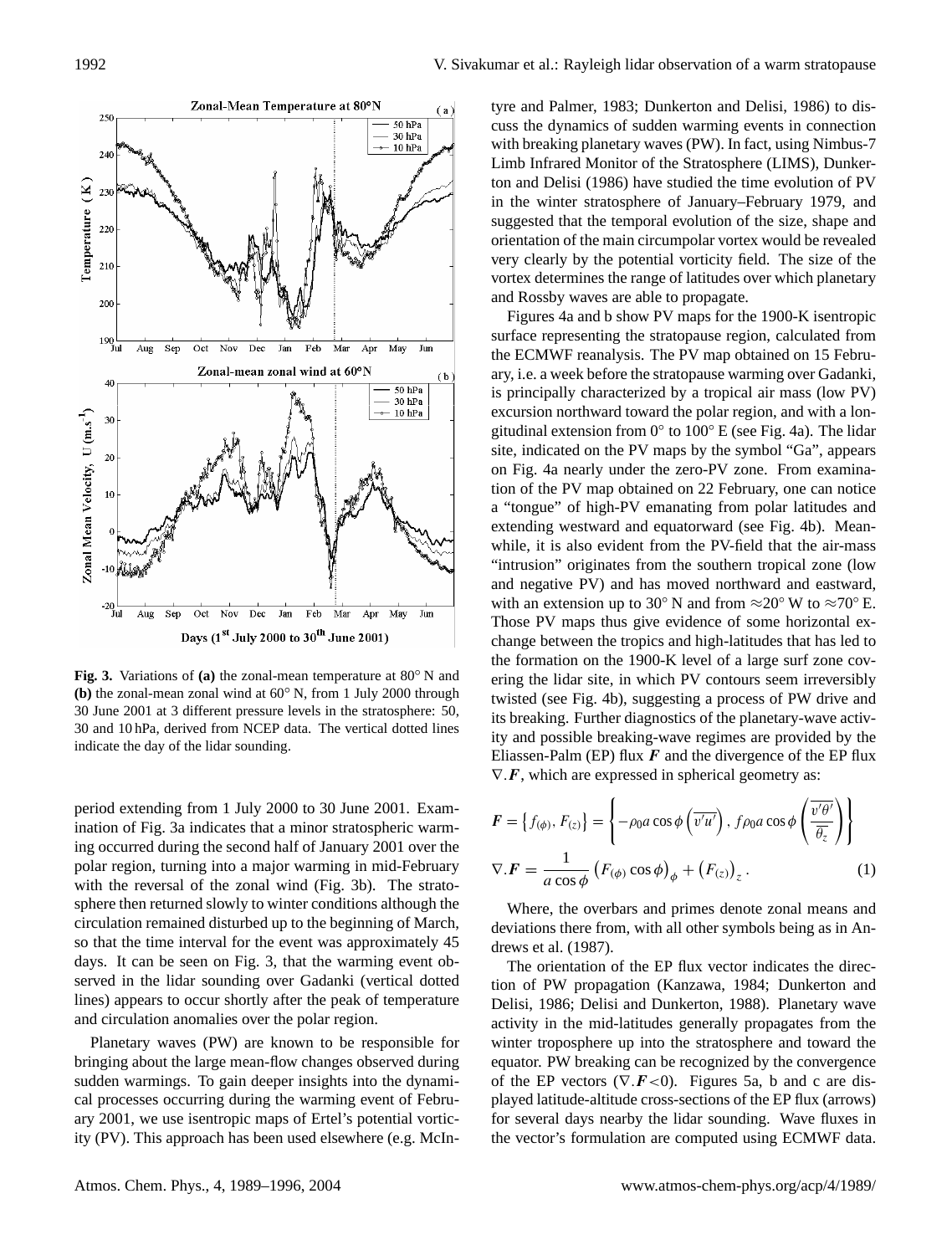

 $F_1 \times F_2$  is  $F_3$  in the 1900-K is  $F_4$  in the 1900-K is position.<br>(thick solid lines). "Ga" indicates the location of the lidar station. (a) Feb.15, and (b)  $\bar{Z}$  Feb.22, 2001. The contour interval is 1 $\bar{Z}$  for  $\bar{Z}$  and  $\bar{Z}$ **Fig. 4.** Evolution of Ertel's Potential Vorticity on the 1900-K isentropic surface for **(a)** 15 Feb., and **(b)** 22 Feb. 2001. The contour interval is  $1 \times 10^{-3}$  K kg<sup>-1</sup> m<sup>2</sup> s<sup>-1</sup> for PV<10×10<sup>-3</sup>K kg<sup>-1</sup> m<sup>2</sup> s<sup>-1</sup> (solid lines); it is  $5 \times 10^{-3}$  K kg<sup>-1</sup> m<sup>2</sup> s<sup>-1</sup> for PV≥10×10<sup>-3</sup>K kg<sup>-1</sup> m<sup>2</sup> s<sup>-1</sup>

stratosphere, the vectors are multiplied by  $e^{z/H}$  (Mechoso et ues of the wave driving D, on the order of al., 1985). In addition,  $F(z)$  is magnified by a factor 150 with respect to  $F_{\left(\phi\right)}$  (Randel et al., 1987). Superimposed on these figures is the wave driving (shaded and contours) which is proportional to the EP flux divergence:  $D = \frac{1}{\rho_0 a \cos \phi} \nabla F$ . As it can be seen from Fig. 6a, on 15 February, a week before the stratopause warming over Gadanki, strong EP flux throughout the middle atmosphere is evident over the highand mid-latitude regions.  $\boldsymbol{F}$  arrows indicate a vertical propagation out of the troposphere into the lower stratosphere, turning then into an equatorward propagation in the upper stratosphere and lower mesosphere region. Here the "fo-

To allow the EP vectors to be seen clearly throughout the cusing" of the waves is accompanied by large negative valcusing" of the waves is accompanied by large negative values of the wave driving  $D$ , on the order of several tens of meters per second per day and towards poleward of  $30^\circ$ irc latitude (dashed contours). On 23 February, the day of the stratopause warming (see Fig. 5b), the propagation is getting further equatorward into the tropical region, where the stronger wave activity and convergence of EP flux are likely to produce a rapid deceleration of the zonal-mean zonal wind (leading to the poleward migration of low-latitude easterlies – figure not shown) and the associated temperature rise. One week later (Fig. 5c), the middle atmosphere returns to normal, with planetary-wave activity remarkably weaker and confined to the high-latitude region.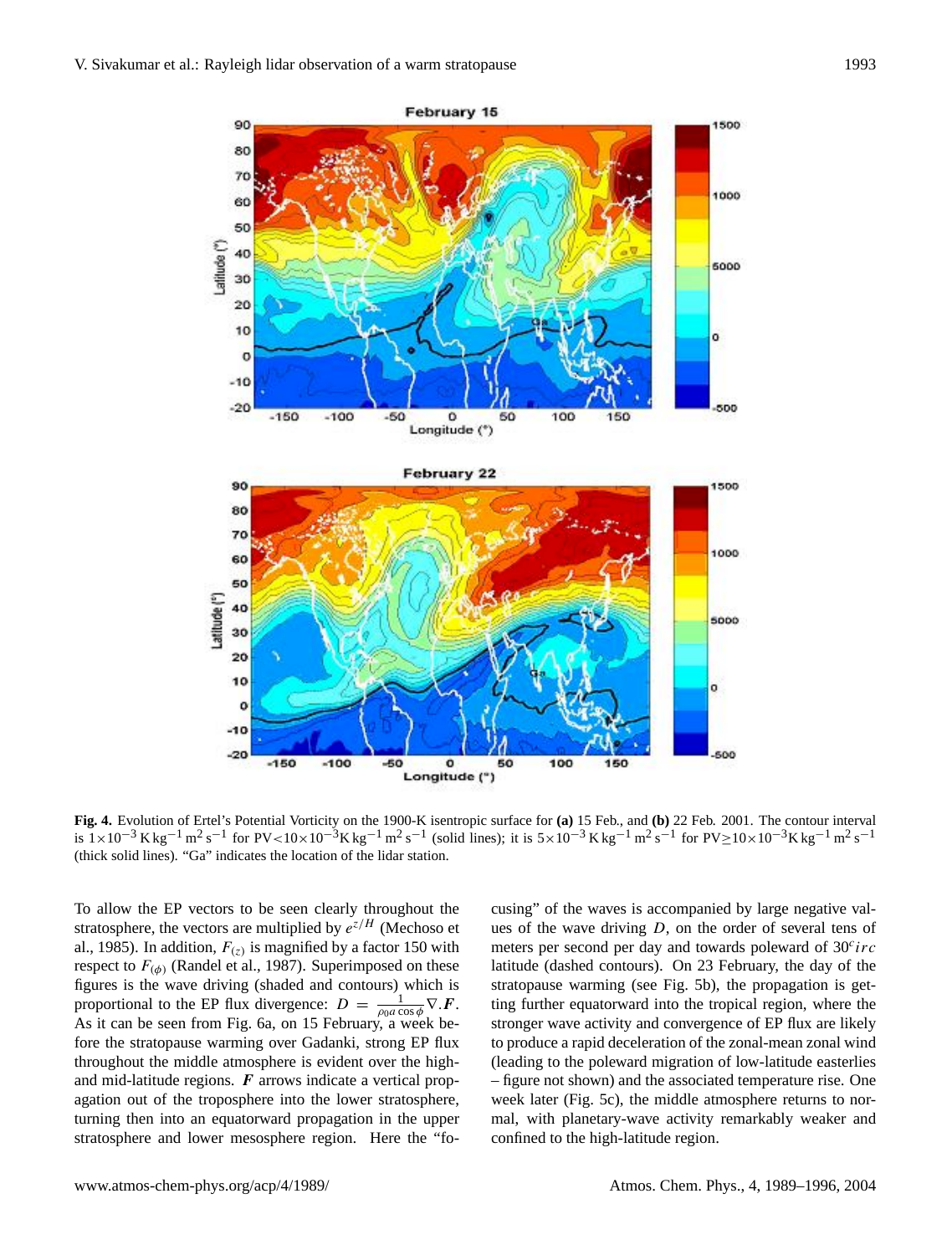

Fig. 5. E-P flux cross-sections in the meridian plane for several days nearby the lidar sounding. Contours represent values of the wave driving term  $D$  (see text for definition), in m/s/day; negative wave driving is shaded. The solid and labeled contours stand for the values between −10 and 10 m/s/day with an interval of 2 m/s/day. The dashed and non-labeled contours stand for the values ≥12 and ≤−12 m/s/day with an interval of 2 m/s/day for the heights above 15 km and  $10 \text{ m/s/day}$  for the heights below 15 km.

# **5 Conclusion and Additional Remarks**

This paper reports on the first warming event observed by lidar in the stratopause region over a tropical site (Gadanki, India). The accuracy of the event was confirmed using co-located and quasi-simultaneous temperature data from

spect to the winter monthly-mean temperature profiles de-HALOE on board the UARS satellite. The magnitude of the warming observed by lidar was found to be ∼18 K with rerived from the lidar/HALOE data collected over March 1998 to July 2001. This is less than what is usually reported over mid- and high-latitude regions in the northern hemisphere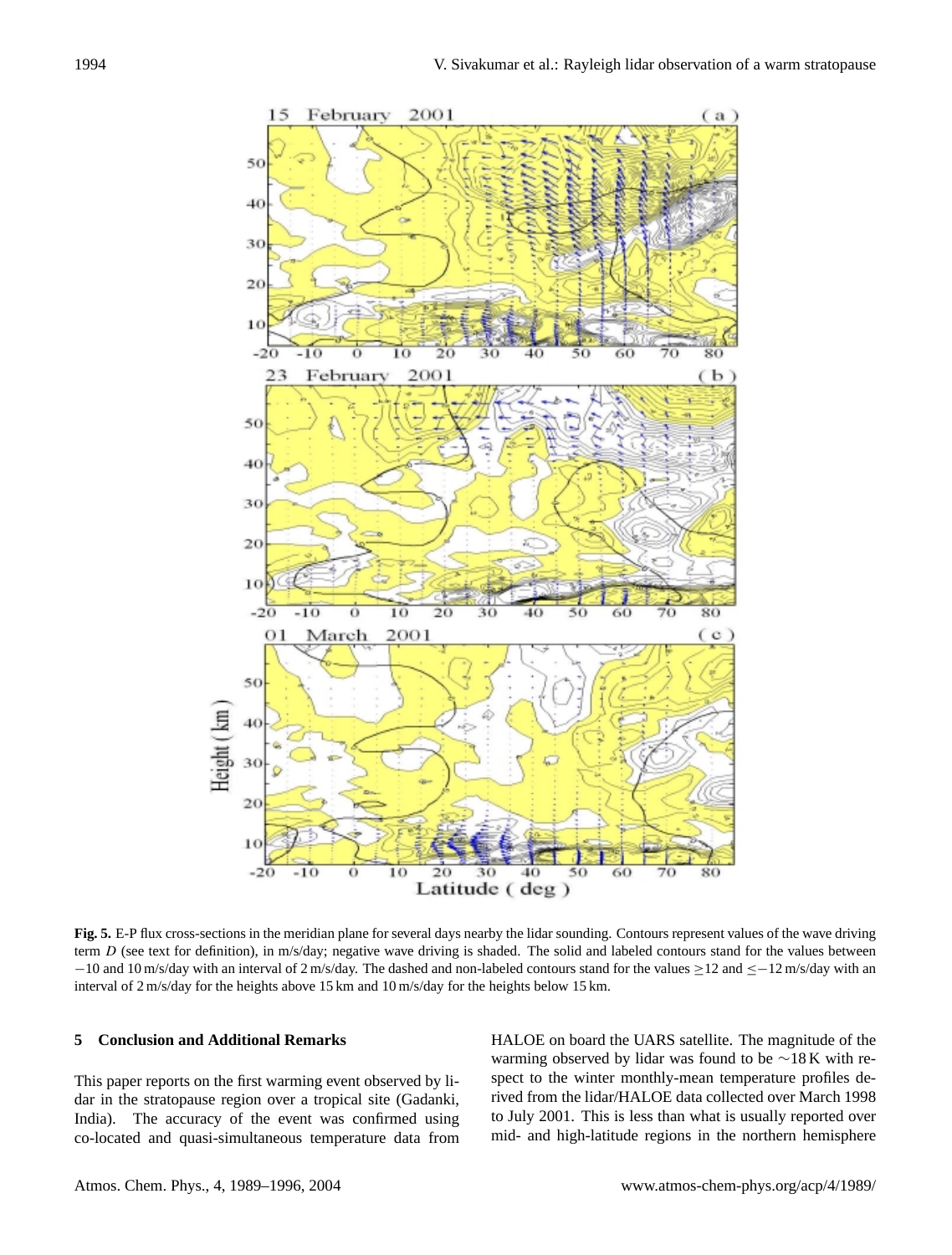(about 30 K) (Hauchecorne and Chanin, 1983; Whiteway and Carswell, 1994; Whiteway et al., 1997; Duck et al., 1998). The warming event over Gadanki appeared to occur about a week after a major stratospheric warming event over the polar region. Using EP flux calculations from ECMWF analyses, we found that the event was mainly driven by PW propagating from high and mid- to low latitudes consecutive to the major warming episode over the pole. Though the temperature perturbation during the event was too large to be due only to GW, it is suspected that enhancement in GW activities through interactions with PW and mean flow may have large impacts on the temperature profile. Since the objective of the paper was to report on the observed event, the expectation of a quadrupole moment between the poles and the tropics (Delisi and Dunkerton, 1988) has not been explored here. In future, the above issues will be addressed through coupling experimental data with model simulations and quantification tools.

*Acknowledgements.* The National MST Radar Facility is operated by Department of Space (DOS), Government of India with partial support from Council of Scientific and Industrial Research (CSIR). Authors are thankful to the Upper Atmosphere Research Satellite (UARS) Project, (Code 916), and the Distributed Active Archive Center (Code 902), at the Goddard Space Flight Center, Greenbelt, MD 20771, for providing HALOE satellite data through their web site [http://haloedata.larc.nasa.gov/Haloe.](http://haloedata.larc.nasa.gov/Haloe) Finally, the authors wish to thank the NOAA Climate Diagnostics Center [\(http://www.cdc.noaa.gov/\)](http://www.cdc.noaa.gov/) for providing portions of the NCEP/NCAR reanalysis data.The Laboratoire de Physique de l'Atmosphere (LPA) is supported by the French Centre National de ` la Recherche Scientifique (CNRS)/Institut National des Sciences de l'Univers (INSU) and the Conseil Régional de la Réunion. One of the authors, VSK, acknowledges the CNRS for its financial support under post-doctoral fellowship scheme.

Edited by: W. Ward

#### **References**

- Andrews, D. G., Holton, J.R,. and Leovy, C. B.: Middle Atmosphere Dynamics, Acad. Press, 1987.
- Appu, K. S.: On Perturbations in the Thermal structure of Tropical stratosphere and Mesosphere in Winter, Indian Journal of Radio and Space Physics, 13, 35–41, 1984.
- Delisi, D. P. and Dunkerton, T. J.: Seasonal variation of the semiannual oscillation, J. Atmos. Sci., 45, 2772–2787, 1988.
- Donfrancesco, G. D., Adriani, A., Gobbi, G. P., and Congeduti, F.: Lidar observations of stratospheric temperature above McMurdo Station, Antartica, J. Atmos. Terr. Phys., 58, 1391–1399, 1996.
- Duck, T. J., Whiteway, J. A, and Carswell, A. I.: Lidar observations of gravity wave activity and arctic stratospheric vortex core warming, Geophys. Res. Lett., 25, 2813–2816, 1998.
- Dunkerton, T. J. and Delisi, D. P.: Evolution of potential Vorticity in the winter stratosphere of January–February 1979, J. Geophys. Res., 91, 1199–1208, 1986.
- Dunkerton, T. J., Delisi, D. P., and Baldwin, M. P.: Distribution of Major Stratospheric warmings in relation to the Quasi-Biennial Oscillation, Geophys. Res. Lett., 15, 136–139, 1988.
- Fritts, D. C.: Gravity wave saturation in the middle atmosphere: A review of theory and observations, Rev. Geophys. Space Phys., 22, 275–308, 1984.
- Garcia, R. R. and Boville, B. A.: "Downward Control" of the mean meridional circulation and temperature distribution of the polar winter stratosphere, J. Atmos. Sci., 51, 2238–2245, 1994.
- Hauchecorne, A. and Chanin, M. L.: Density and temperature profiles obtained by lidar between 35 and 70 km, Geophys. Res. Lett., 8, 565–568, 1980.
- Hauchecorne, A. and Chanin, M. L.: Mid latitude observations of planetary waves in the middle atmosphere during the winter over 1981–1982, J. Geophys. Res., 88, 3843–3849, 1983.
- Hauchecorne, A., Chanin, M. L, and Wilson, R.: Mesospheric temperature inversion and gravity wave breaking, Geophys. Res. Lett., 14, 933–936, 1987.
- Kanzawa, H.: Four observed sudden stratospheric warmings diagnosed by the Eliassen-Palm flux and refractive index, Dynamics of the Middle Atmosphere, in: Proceedings of a U.S.-Japan Seminar, Honolulu, Hawaii, 8–12 November, 1982, edited by Holton, J. R. and Matsuno, T., p. 307–331, 1984.
- Labitzke, K.: Stratospheric-mesospheric midwinter disturbances: a summary of observed characteristics, J. Geophys. Res., 86, 9665–9678, 1981.
- Leblanc, T., Hauchecorne, A., Chanin, M. L., Taylor, F. W., Rodgers, C. D., and Livesey, N.: Mesospheric temperature inversions as seen by ISAMS (UARS), Geophys. Res. Lett., 22, 1485–1488, 1995.
- Marenco, F., di Sarra, A., Cacciani, M., Fiocco, G, and Fua, D.: Thermal structure of the winter middle atmosphere observed by lidar at Thule, Greenland, during 1993–1994, J. Atmos. Solar. Terr. Phys., 59, 151–158, 1997.
- Matsuno, T.: A dynamical model of the stratospheric sudden warming, J. Atmos. Sci., 28, 1479–1494, 1971.
- McIntyre, M. E. and Palmer, T. N.: Breaking planetary waves in the stratosphere, Nature, 305, 593–600, 1983.
- Mechoso, C. R., Hartmann, D. L., and Farrara, J. D.: Climatology and interannual variability of wave, mean-flow interaction in the Southern Hemisphere, J. Atmos. Sci., 42, 2189–2206, 1985.
- Quiroz, R. S.: The warming of the upper stratosphere in February 1966 and the associated structure of the mesosphere, Mon. Weather. Rev., 97, 541–552, 1969.
- Quiroz, R. S.: The determination of the amplitude and altitude of stratospheric warmings from satellite measured radiance changes, J. Appl. Meterol., 10, 555–574, 1971.
- Randel, W. J., Stevens, D. E., and Stanford, J. L.: A study of planetary waves in the southern winter troposphere and stratosphere, Part II: Life cycles, J. Atmos. Sci., 44, 936–949, 1987.
- Randel, W. J.: Global variations of zonal mean ozone during stratospheric warming events, J. Atmos. Sci., 50, 3308–3321, 1993.
- Ratnam, M. V., Nee, J. B., Chen, W. N., Sivakumar, V., and Rao, P. B.: Recent observations of mesospheric temperature inversions over a tropical station (13.5◦ N; 79.2◦ E), J. Atmos. Solar Terr. Phys., 65, 323–334, 2003.
- Scherhag, R.: Die explosionsartige Stratosphärenerwärmung des Spatwinters 1951/52, Ber. Deut. Wetterdienst, 38, 51–63, 1952. ¨